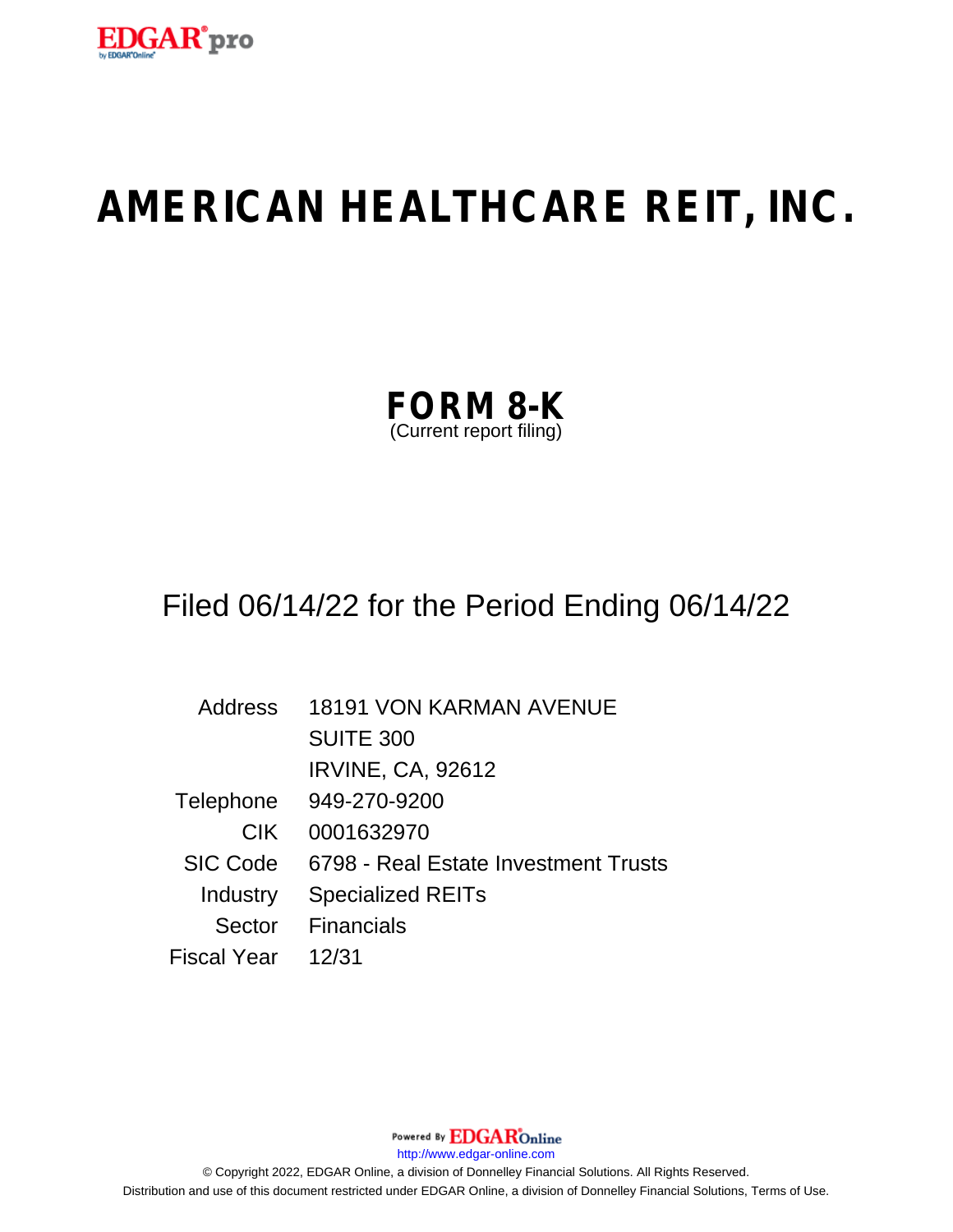### **UNITED STATES SECURITIES AND EXCHANGE COMMISSION**

WASHINGTON, D.C. 20549

### **FORM 8-K**

#### **CURRENT REPORT**

Pursuant to Section 13 or 15(d) of the Securities Exchange Act of 1934

Date of Report (Date of Earliest Event Reported): June 14, 2022

## **American Healthcare REIT, Inc.**

(Exact name of registrant as specified in its charter)

Maryland

000-55775

47-2887436

(I.R.S. Employer Identification No.)

18191 Von Karman Avenue, Suite 300 Irvine, California

(Address of principal executive offices)

Registrant's telephone number, including area code: (949) 270-9200

**Not Applicable** 

(Former name or former address, if changed since last report)

Check the appropriate box below if the Form 8-K filing is intended to simultaneously satisfy the filing obligation of the registrant under any of the following provisions:

 $\Box$ Written communications pursuant to Rule 425 under the Securities Act (17 CFR 230.425)

 $\Box$ Soliciting material pursuant to Rule 14a-12 under the Exchange Act (17 CFR 240.14a-12)

 $\Box$ Pre-commencement communications pursuant to Rule 14d-2(b) under the Exchange Act (17 CFR 240.14d-2(b))

 $\Box$ Pre-commencement communications pursuant to Rule 13e-4(c) under the Exchange Act (17 CFR 240.13e-4(c))

Securities registered pursuant to Section 12(b) of the Act:

| Title of each class | .,<br>Irading Symbol(s)<br>- | Name of each exchange on which registered |
|---------------------|------------------------------|-------------------------------------------|
| None                | None                         | None                                      |

Indicate by check mark whether the registrant is an emerging growth company as defined in Rule 405 of the Securities Act of 1933 (§230.405 of this chapter) or Rule 12b-2 of the Securities Exchange Act of 1934  $(8240.12b-2)$  of this chapter).

Emerging growth company  $\Box$ 

If an emerging growth company, indicate by check mark if the registrant has elected not to use the extended transition period for complying with any new or revised financial accounting standards provided pursuant to Section 13(a) of the Exchange Act.  $\Box$ 

(State or other jurisdiction of incorporation)

(Commission File Number)

92612

(Zip Code)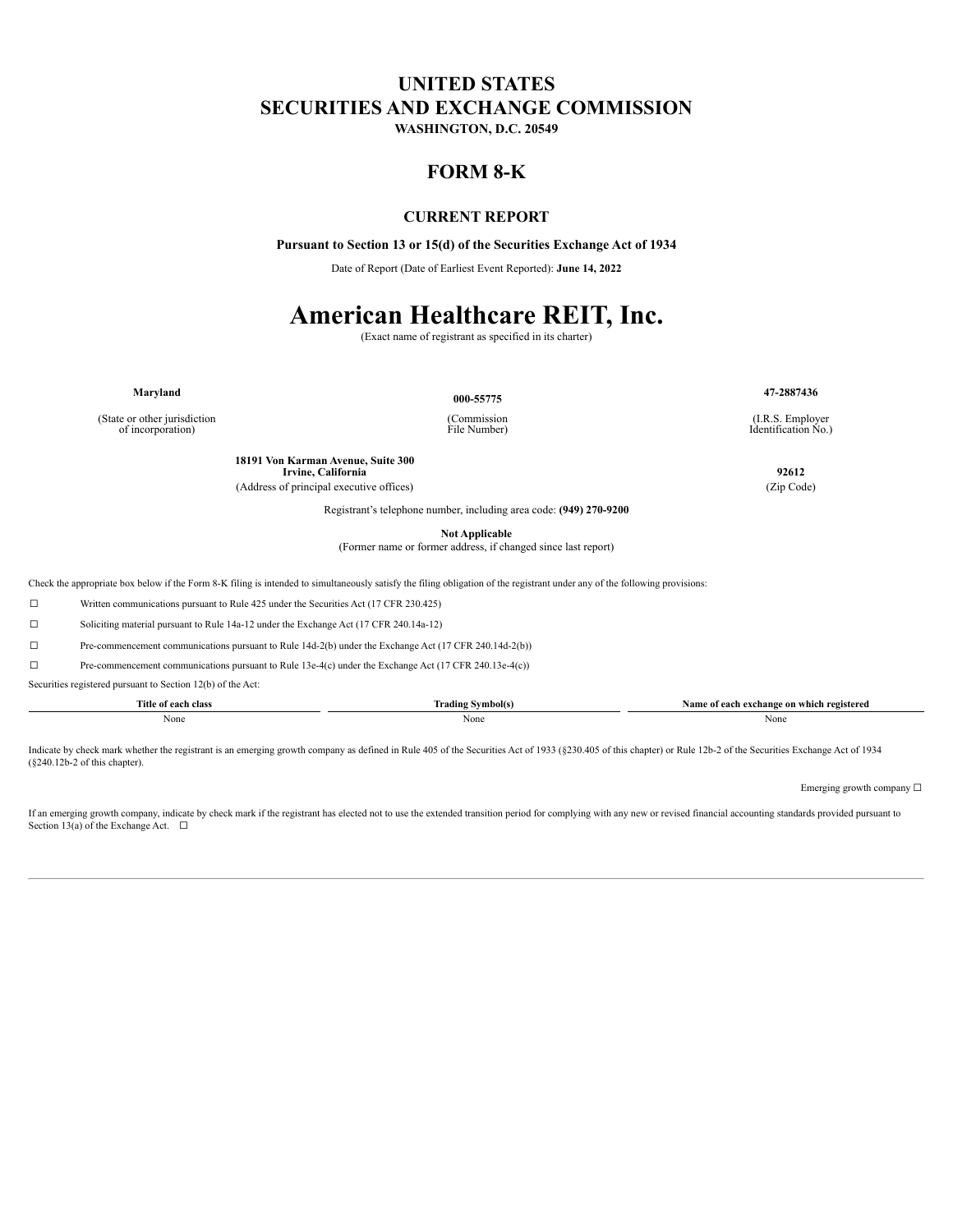#### **Item 7.01 Regulation FD Disclosure**

On June 14, 2022, our board of directors issued a response to an unsolicited mini-tender offer from CMG Partners, LLC and its affiliates, CMG Income Fund II, LLC, CMG Liquidity Fund, LLC, and Blue River Capital, LLC, unaffiliated third parties, to purchase up to 500,000 shares of our Class T and Class I common stock at a price of \$5.35 per share. For several reasons discussed in the response letter, our board of directors recommends that stockholders do **NOT** accept the offer. The response letter, addressed to our stockholders, is available on our website in the Investor Relations – Investor Communications section at https://www.AmericanHealthcareREIT.com and is attached to this Form 8-K as Exhibit 99.1 and incorporated in its entirety into this Item 7.01. The response letter to stockholders will also be mailed to our stockholders upon their request.

The information in this report, including Exhibit 99.1, is being furnished pursuant to Item 7.01 of Form 8-K and shall not be deemed "filed" for purposes of Section 18 of the Securities Exchange Act of 1934, as amended, or otherwise subject to the liabilities of that section, nor shall such information be deemed incorporated by reference in any filing under the Securities Act of 1933, as amended, or the Securities Exchange Act of 1934, as amended.

#### **Item 9.01 Financial Statements and Exhibits.**

| (d) Exhibits. |                                                                             |
|---------------|-----------------------------------------------------------------------------|
| Exhibit No.   | Description                                                                 |
|               |                                                                             |
| 99.1          | American Healthcare REIT, Inc. Response Letter dated June 14, 2022          |
| 104           | Cover Page Interactive Data File (embedded within the Inline XBRL document) |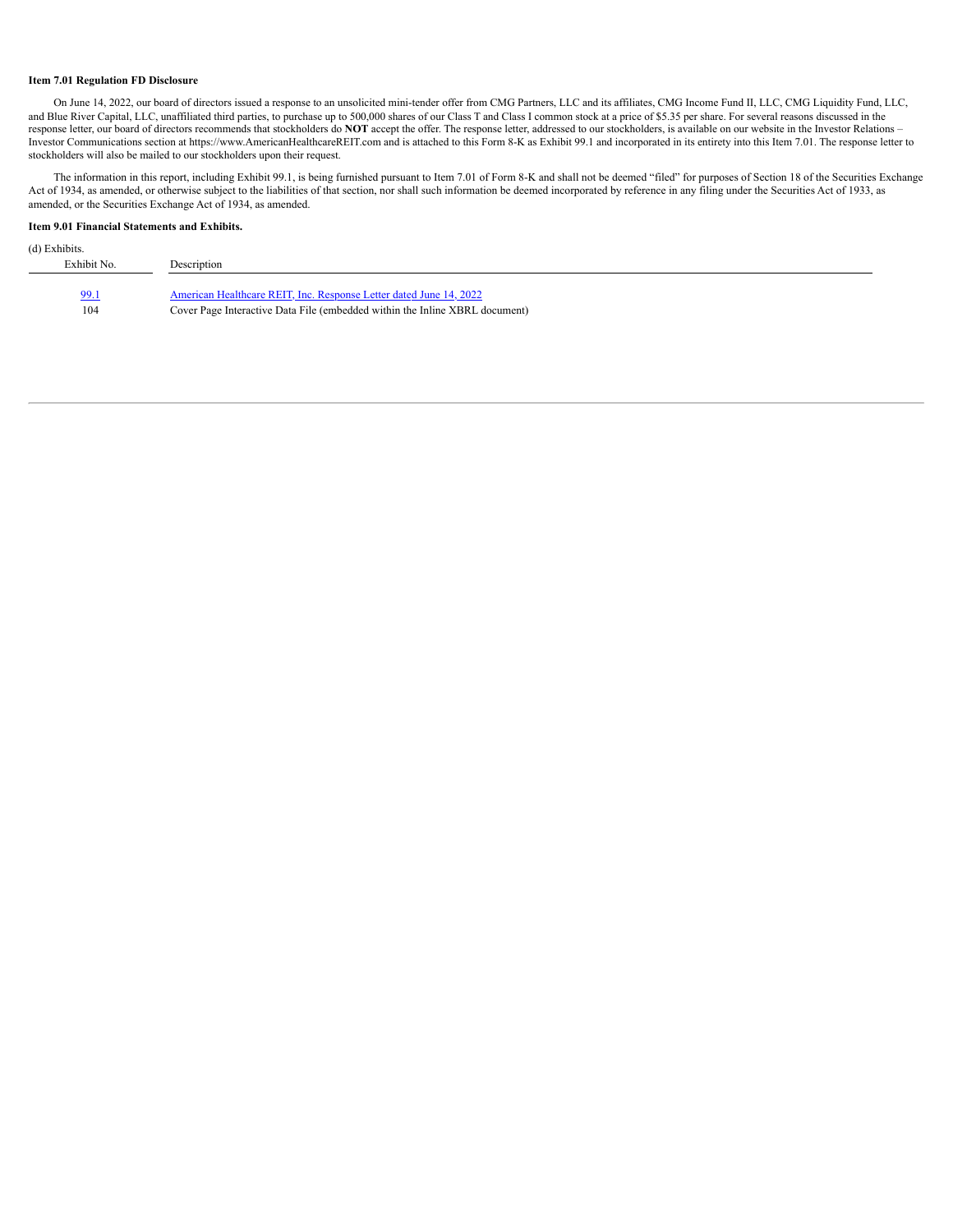#### **SIGNATURES**

Pursuant to the requirements of the Securities Exchange Act of 1934, the registrant has duly caused this report to be signed on its behalf by the undersigned hereunto duly authorized.

*June 14, 2022*

American Healthcare REIT, Inc.

By:/s/ Danny Prosky *Name: Danny Prosky Title: Chief Executive Of icer and President*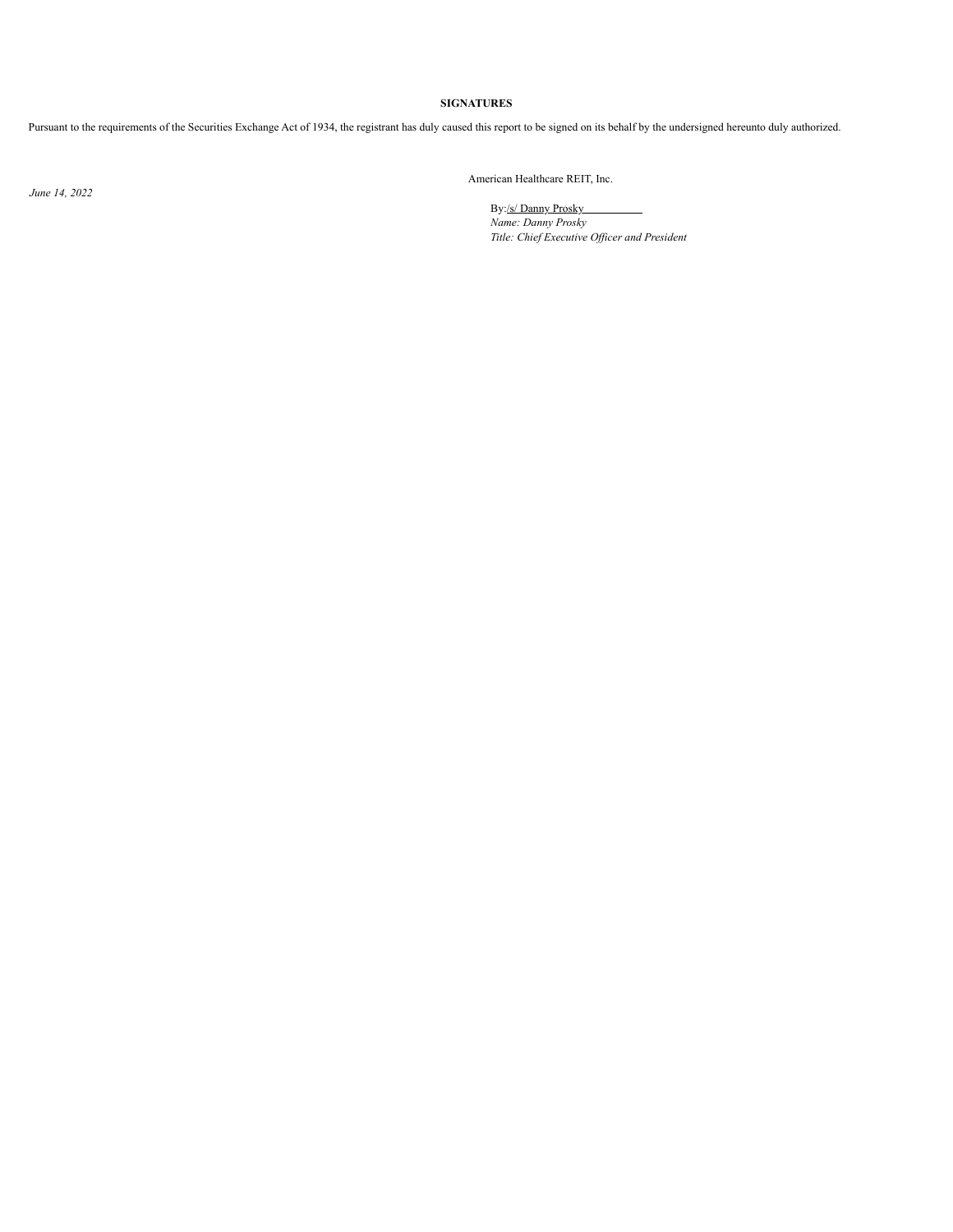#### **EXHIBIT 99.1**

<span id="page-4-0"></span>

18191 Von Karman Avenue **Third Floor** Irvine, CA 92612 (949) 270-9200 www.AmericanHealthcareREIT.com

#### THIS LETTER IS POSTED ON THE AHR WEBSITE AND FILED WITH THE SEC ON FORM 8-K ON JUNE 14, 2022

#### The Board recommends that you DO NOT ACCEPT the CMG tender offer\*

June 14, 2022

Dear Stockholder:

I am writing to you on behalf of the board of directors ("the Board") of American Healthcare REIT, Inc. ("AHR") to notify you about an unsolicited third-party mini-tender offer (the "CMG Offer") being made for your shares of AHR common stock by CMG Partners, LLC and its affiliates, CMG Income Fund II, LLC, CMG Liquidity Fund, LLC, and Blue River Capital, LLC (collectively, "CMG") in what we believe is an opportunistic attempt to purchase your shares at a reduced share price. CMG is offering to purchase up to an aggregate of 500,000 shares of AHR's Class T and Class I common stock at a low price of \$5.35 per share (the "Shares"). This is not an offer from AHR.

After carefully evaluating the CMG Offer and consulting with our management and such advisors as deemed appropriate by the Board, the Board recommends that you DO NOT ACCEPT the CMG Offer and DO NOT tender your shares. In arriving at its recommendation, the Board considered the following material factors:

- (i) The CMG Offer price of \$5.35 per share is approximately 42% lower than the AHR Board's most recent estimated net asset value ("NAV") of Class T and Class I common stock of \$9.29 per share as of December 31, 2021. This NAV was determined by the Board with the assistance of an independent third-party valuation firm.<sup>1</sup>
- (ii) The Board believes that the CMG Offer represents an opportunistic attempt by CMG to purchase the Shares at a low share price and make a profit, depriving stockholders who tender their shares of the potential opportunity to realize the long-term value of their investment in AHR.
- (iii) As admitted by CMG, the CMG Offer is being made "for investment purposes and with the intention of making a profit from the ownership of the Shares." CMG determined the CMG Offer price pursuant to its own analysis and states that [they] "have not made an independent appraisal of the Shares or [AHR's] properties and are not qualified to appraise real estate." Hence, CMG acknowledges that its offer price was established based on CMG's own objectives and not based on your best financial interest.

In summary, we believe the CMG Offer represents an attempt by CMG to catch AHR stockholders off-guard and acquire the Shares at a discounted price, allowing CMG to make a profit and depriving stockholders that tender their shares of the potential of the long-term value of those Shares. Stockholders who tender their shares will lose their right to receive any future distributions that are paid after the conclusion of the CMG Offer. AHR currently pays distributions at an annualized rate of \$0.40 per share. While there are no guarantees of future distributions or a liquidity event and there can be no certainty regarding the long-term value of AHR's common stock because the value is dependent on a number of factors, stockholders who tender their shares pursuant to the CMG Offer would give up their rights to any future distributions after the conclusion of the CMG Offer as well as their rights to receive any proceeds from any liquidity event that may be considered by AHR in the future.

We urge you to consult your financial advisor and exercise caution with respect to this and other mini-tender offers. The Securities and Exchange Commission ("SEC") has cautioned investors about these kinds of offers in an investor alert, as they are often made in an attempt to profit at investors' expense. The SEC noted that these offers "have been increasingly used to catch investors off guard," and cautioned that investors need to scrutinize these types of offers carefully. To read more about the risks of "mini-tender" offers, please review the alert at www.sec.gov/investor/pubs/minitend.htm.

SEC rules permit third parties, such as CMG, to distribute unsolicited mini-tender offers to stockholders of public companies. However, in order to maintain the confidentiality of our stockholders, AHR has only provided stockholder mailing information needed to distribute the CMG Offer materials to a third-party financial printer that is unaffiliated with CMG. Therefore, CMG will not have access to any additional stockholder information unless the stockholder agrees to accept the tender offer by CMG. None of AHR's directors or executive officers intends to tender any shares in the CMG Offer.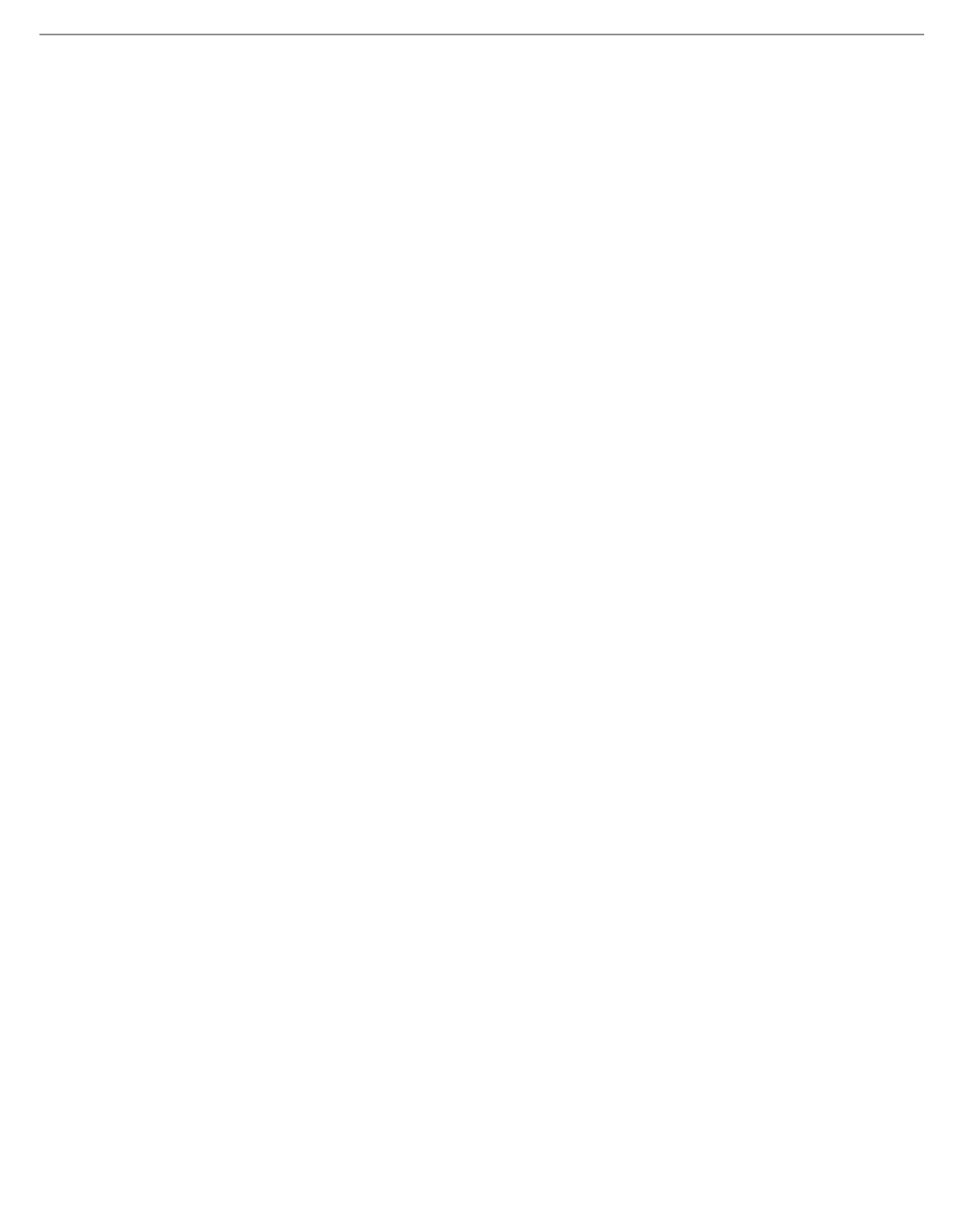In light of the foregoing factors, the Board recommends that YOU DO NOT ACCEPT the CMG Offer. The Board understands that you must make your own independent decision whether to tender or refrain from tendering your shares. We strongly urge you to carefully consider all aspects of the CMG Offer in light of your own circumstances, including (i) your investment objectives, (ii) your financial circumstances, including your tolerance for risk and need for immediate liquidity that cannot be satisfied by other means, (iii) other financial opportunities available to you, (iv) your own tax position and tax consequences, and (v) other factors you determine are relevant to your decision. You should carefully review all of the CMG Offer documents sent to you by CMG, as well as AHR's publicly available annual, quarterly and other reports filed with the SEC at www.sec.gov, and consult with your own financial, tax and other advisors in evaluating the CMG Offer before deciding whether to tender your shares.

#### PLEASE CONSULT WITH YOUR FINANCIAL ADVISOR AND TAX ADVISOR ABOUT THE IMPACT OF A SALE ON YOUR OWN PARTICULAR SITUATION.

To REJECT the CMG Offer, simply IGNORE IT; you do not need to respond to anything. You may withdraw any acceptance of the CMG Offer by notifying CMG at any time prior to the termination of the CMG Offer.

Should you have any questions or need further information about your options, please feel free to contact your financial advisor or American Healthcare REIT, Inc. Investor Services at 844-460-9414.

Sincerely,

Danny Prosky Chief Executive Officer, President and Director

\* You may request a printed copy of this letter by calling your financial advisor or American Healthcare REIT, Inc. Investor Services at 844-460-9414.

For more information on the most recent estimated NAV, including the assumptions, estimates and judgments used to determine the estimated NAV, see AHR's Current Report on Form 8-K filed with the SEC on March 25, 2022.

#### **Cautionary Note Regarding Forward-Looking Statements**

Certain statements contained in this letter other than historical facts may be considered forward-looking statements within the meaning of Section 27A of the Securities Act of 1933, as amended, and Section 21E of the Securities Exchange Act of 1934, as amended. These forward-looking statements are predictions and generally can be identified by use of statements that include phrases such as "believe," "expect," "anticipate," "estimate," "intend," "plan," "foresee," "looking ahead," "is confident," "should," "will," "predicted," "likely" or other words or phrases of similar import. Similarly, statements that describe or contain information rela financial performance, investment strategy and portfolio, cash flows, growth prospects, valuation estimates, liquidity options and distribution rates and amounts are forward-looking statements. These forward-looking statements often reflect a number of assumptions and involve known and unknown risks, uncertainties and other factors that could cause AHR's actual results to differ materially from those currently anticipated in these forward-looking statements. Certain factors that could cause actual results to differ materially from these forward-looking statements are listed from time to time in AHR's SEC reports, including, but not limited to, the risk factors provided in AHR's Annual Report on Form 10-K and Quarterly Reports on Form 10-Q.